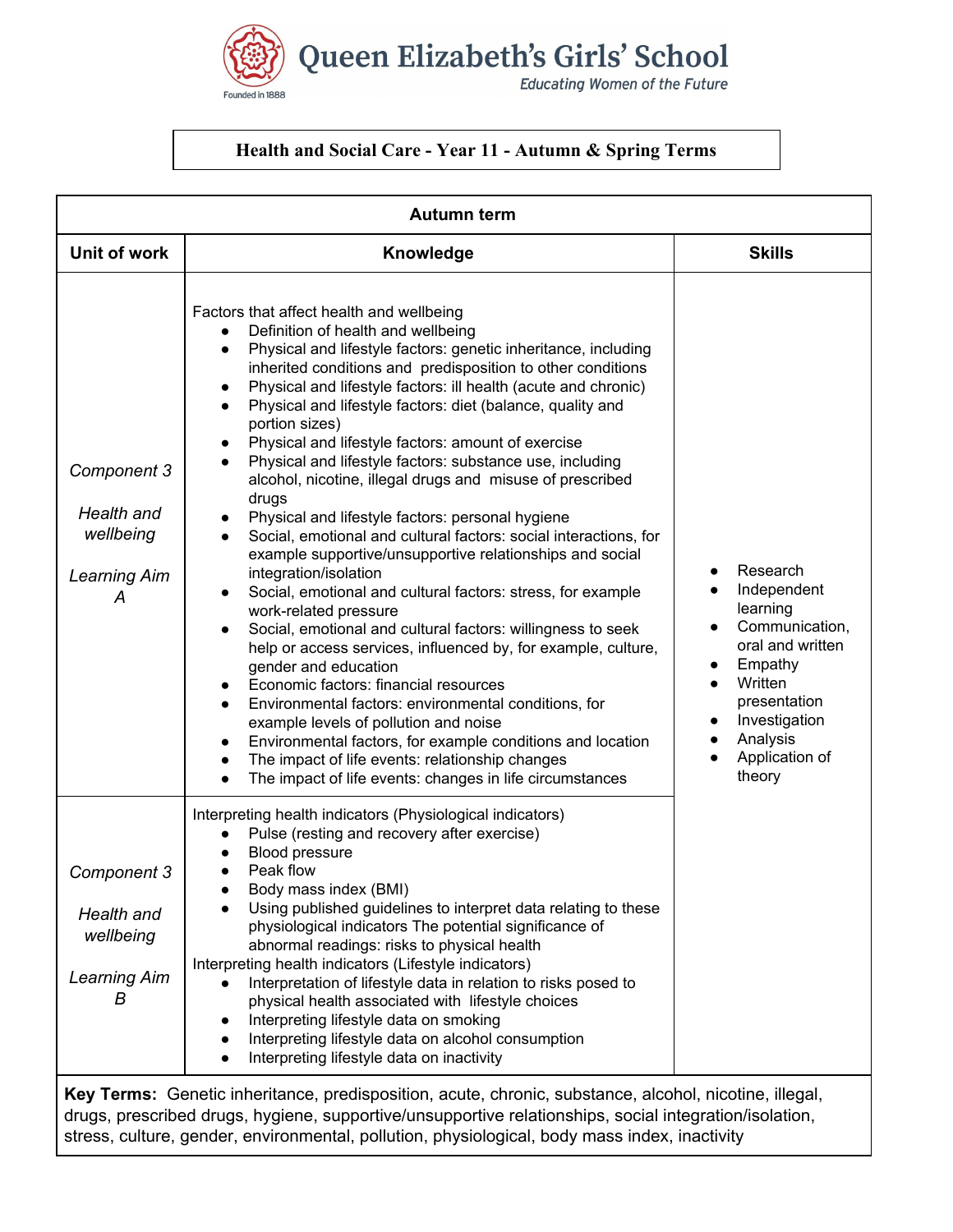

**Course materials:** BTEC Tech Award Health and Social Care Student Book

**Homework will include:** Research, practice questions

**Assessment details:** Learning aim A preparation for assessment: practice activity and Learning aim B preparation for assessment: practice activity

**When will the assessment take place?** After half term and January